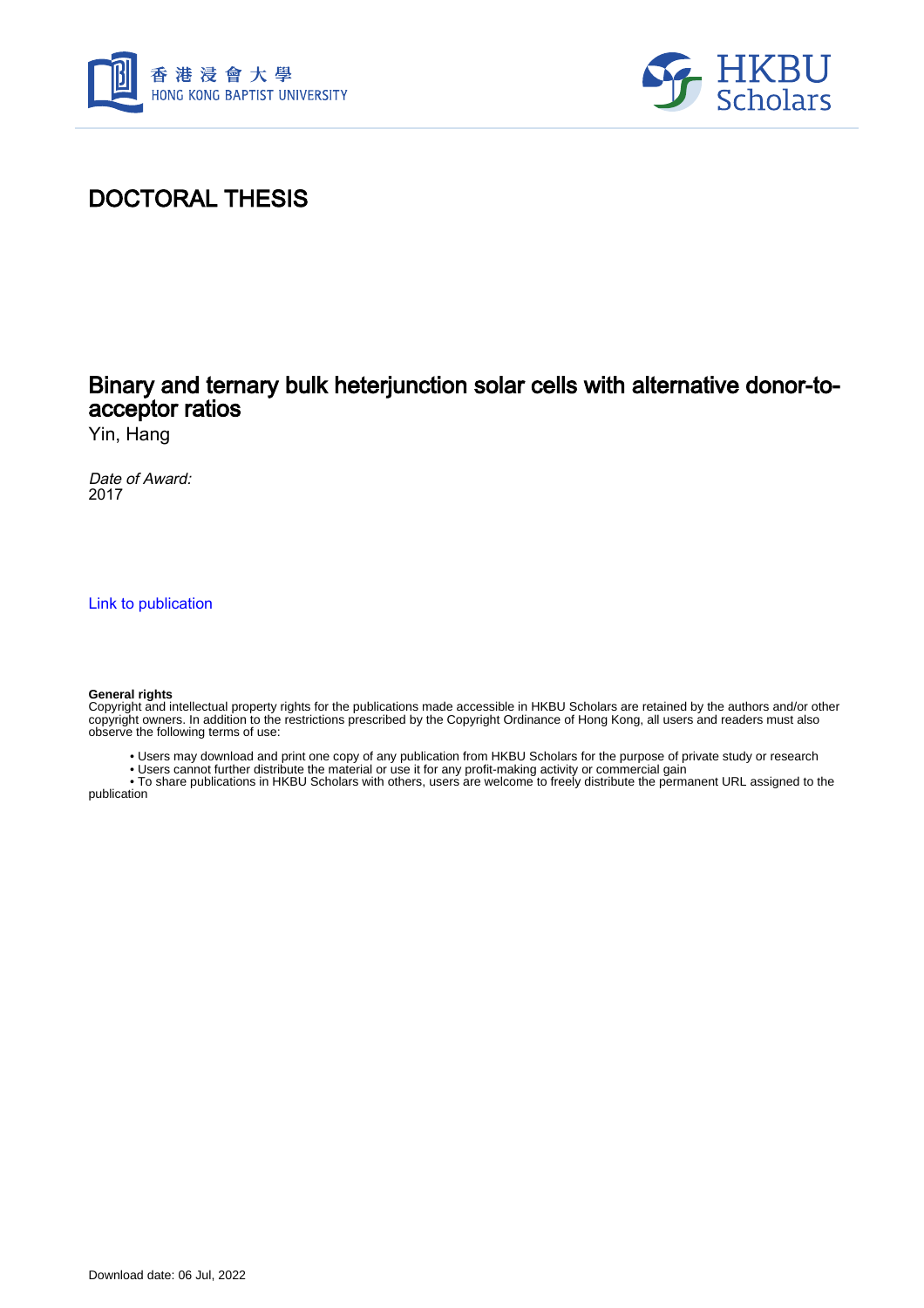### **ABSTRACT**

Bulk heterojunction (BHJ) organic photovoltaic (OPV) is one of the most promising techniques to generate electricity with advantages of flexibility, solution processing and capability for large area device fabrication. Although the power conversion efficiency (PCE) of BHJ solar cells has already achieved over 13%, there are still problems remain to be solved. This thesis presents the binary and ternary organic BHJ devices with alternative donor:acceptor (D:A) ratios, and the charge transport properties and electronic interactions in their BHJ films.

In a high performance BHJ solar cell, the commonly optimized D:A weight ratio is about 1:*x*, where *x* is commonly in excess of 1.5, when  $PC_{71}BM$  is used as the acceptor. We demonstrated how to achieve high PCEs of BHJ solar cells by enriching the D:A weight ratios. The PCEs of the re-optimized cells were improved for the PTB7: $PC_{71}BM$ , PCDTBT:PC $_{71}$ BM, PDTSTPD:PC $_{71}$ BM devices. Current-voltage (JV) and admittance spectroscopy (AS) measurements indicate enhanced hole mobilities for the polymer-rich BHJs based on PTB7, PCDTBT, and PDTSTPD. At the same time, although the relative weight ratio of  $PC_{71}BM$  is reduced, the electron mobilities are maintained due to the dispersion of fullerene domains by increased DIO concentrations.

The active layer thickness of most optimized BHJ solar cells is about 100nm. The thin active layer is unfavorable for optical absorption and film coating. We employed a ternary strategy to address this problem, and the thick-film BHJ devices can retain 90% PCEs of their optimized thin-film devices. Three model systems were studied, involving  $PTB7:PC_{71}BM$ ,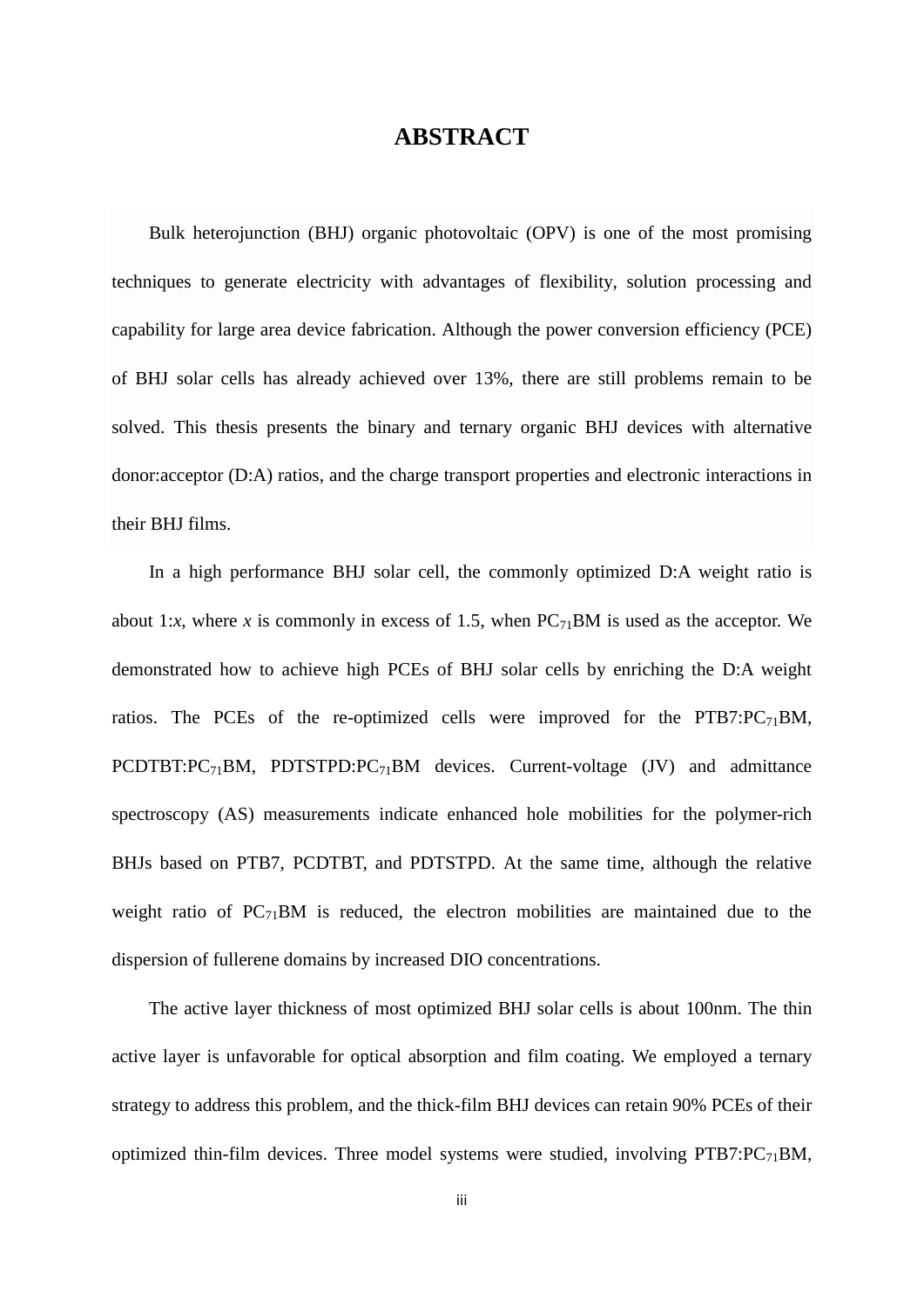PTB7-Th:PC<sub>71</sub>BM and P3HT:PCBM BHJs. Into these BHJs, a ternary component,  $p$ -DTS(fbtth<sub>2</sub>)<sub>2</sub> (DTS) is introduced. With DTS, the corresponding thick film devices have significantly improved PCEs. The ternary component DTS improves hole mobility and reduces sub-bandgap trap states. Both observations are well correlated with improved FFs of the ternary BHJ cells. Photothermal deflection spectroscopy (PDS) and 1H nuclear magnetic resonance (1H NMR) results indicate that DTS behaves as conducting bridges in between two neighboring polymer segments.

Most lab-based BHJ solar cells are optimized by their power conversion efficiencies (PCEs). We challenge this conventional view by showing that BHJ cells using fullerene acceptors should be optimized by their fill-factors (FFs). With the optimized-FF approach, BHJ cells tend to have higher fullerene content when compared to the BHJ cells that are optimized by PCEs. The FF-optimized BHJ cells have slightly reduced PCEs (due to smaller  $J_{\rm sc}$ s) compared to the PCE-optimized cells. Yet, FF-optimized cells enjoy a much better thermal stability. We demonstrate that these FF-optimized BHJs possess better-balanced electron-to-hole mobility ratios due to weakly field-dependent electron mobilities. The improved mobility ratio suppresses carrier recombination. Our results suggest that BHJ cells optimized by their PCEs should be meta-stable, and other D:A ratios should be considered for practical BHJ cell development.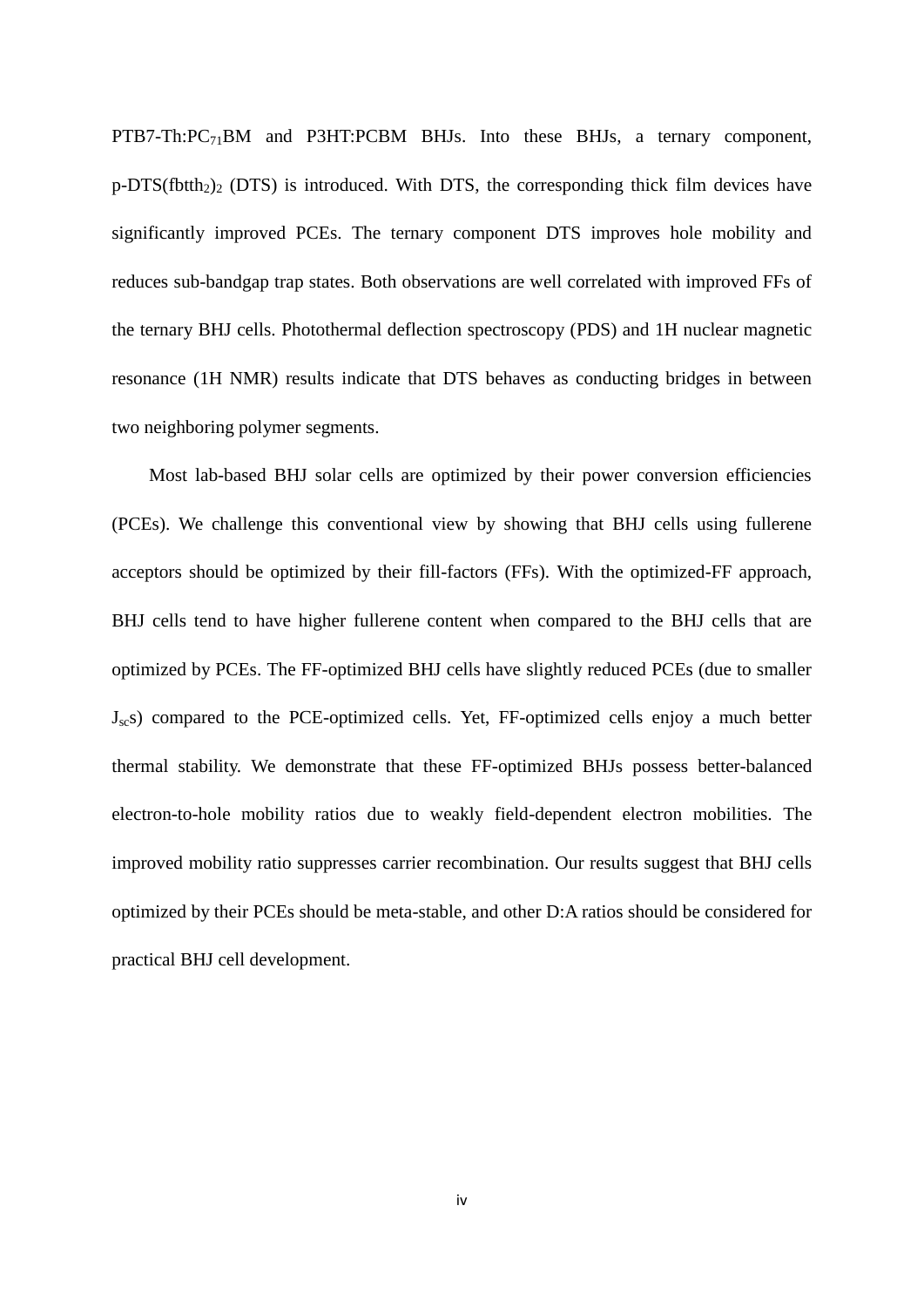# **TABLE OF CONTENTS**

| <b>Chapter 1</b> |                                                                 |  |
|------------------|-----------------------------------------------------------------|--|
| <b>Chapter 2</b> | <b>Basic Concepts and Theories for Organic Semiconductors</b>   |  |
|                  |                                                                 |  |
| 2.1              |                                                                 |  |
| 2.2              |                                                                 |  |
| 2.2.1            |                                                                 |  |
| 2.2.2            |                                                                 |  |
| 2.2.3            |                                                                 |  |
| 2.2.4            |                                                                 |  |
| 2.2.5            |                                                                 |  |
| 2.2.6            |                                                                 |  |
| 2.3              |                                                                 |  |
| 2.3.1            |                                                                 |  |
| 2.3.2            |                                                                 |  |
| 2.3.3            | External Quantum Efficiency (EQE) and Spectral Responsivity  41 |  |
| 2.4              |                                                                 |  |
| 2.5              |                                                                 |  |
| 2.5.1            |                                                                 |  |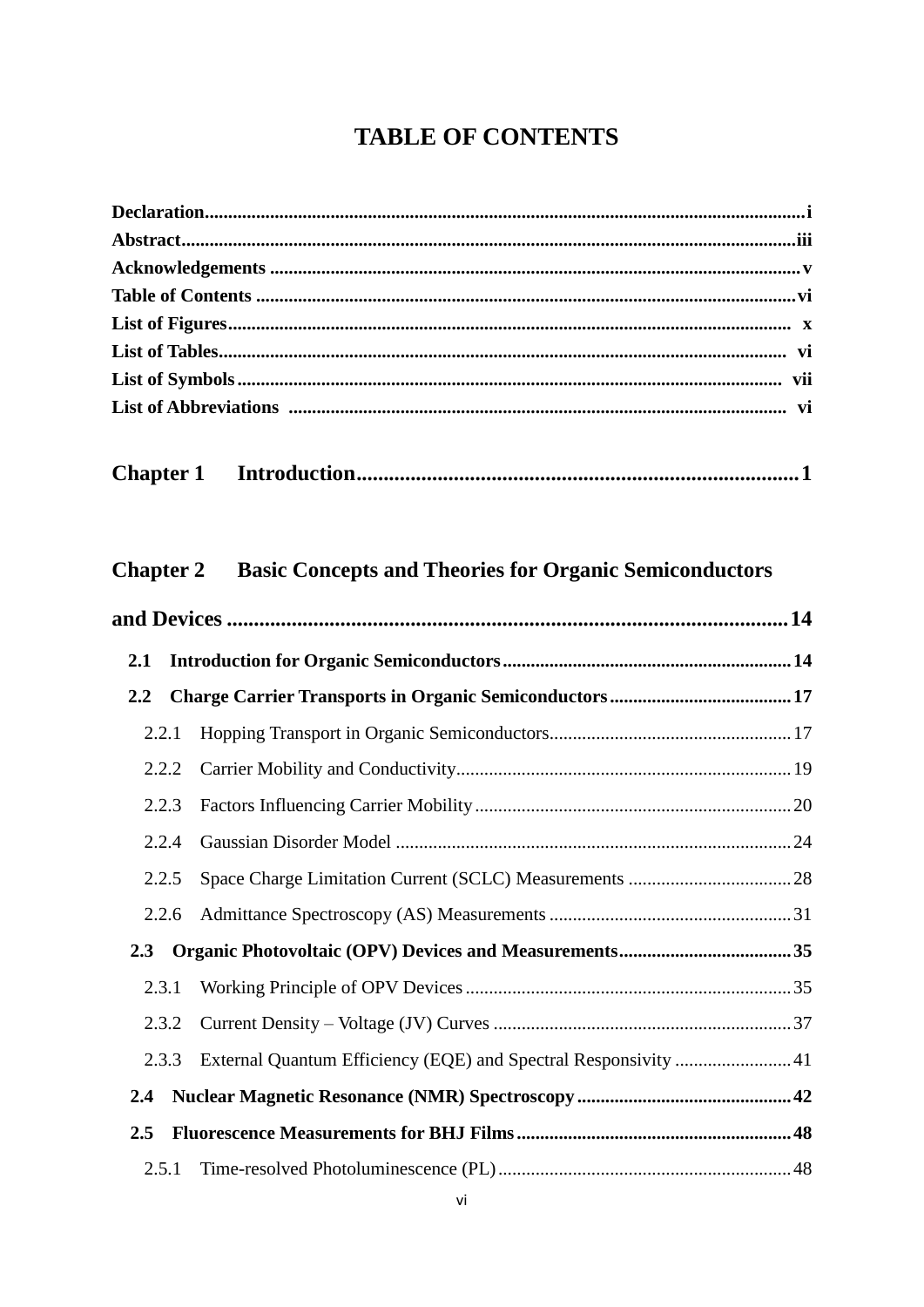| 3.3.1 |                                                                       |  |
|-------|-----------------------------------------------------------------------|--|
|       |                                                                       |  |
|       | 3.4 Measurements for Nuclear Magnetic Resonance (NMR) Spectroscopy 70 |  |

# **Chapter 4 Bulk Heterojunction (BHJ) Organic Photovoltaic (OPV)**

|  |  | 4.3.4 Carrier Transport Measurements by Admittance Spectroscopy (AS)  87 |  |
|--|--|--------------------------------------------------------------------------|--|
|  |  |                                                                          |  |
|  |  |                                                                          |  |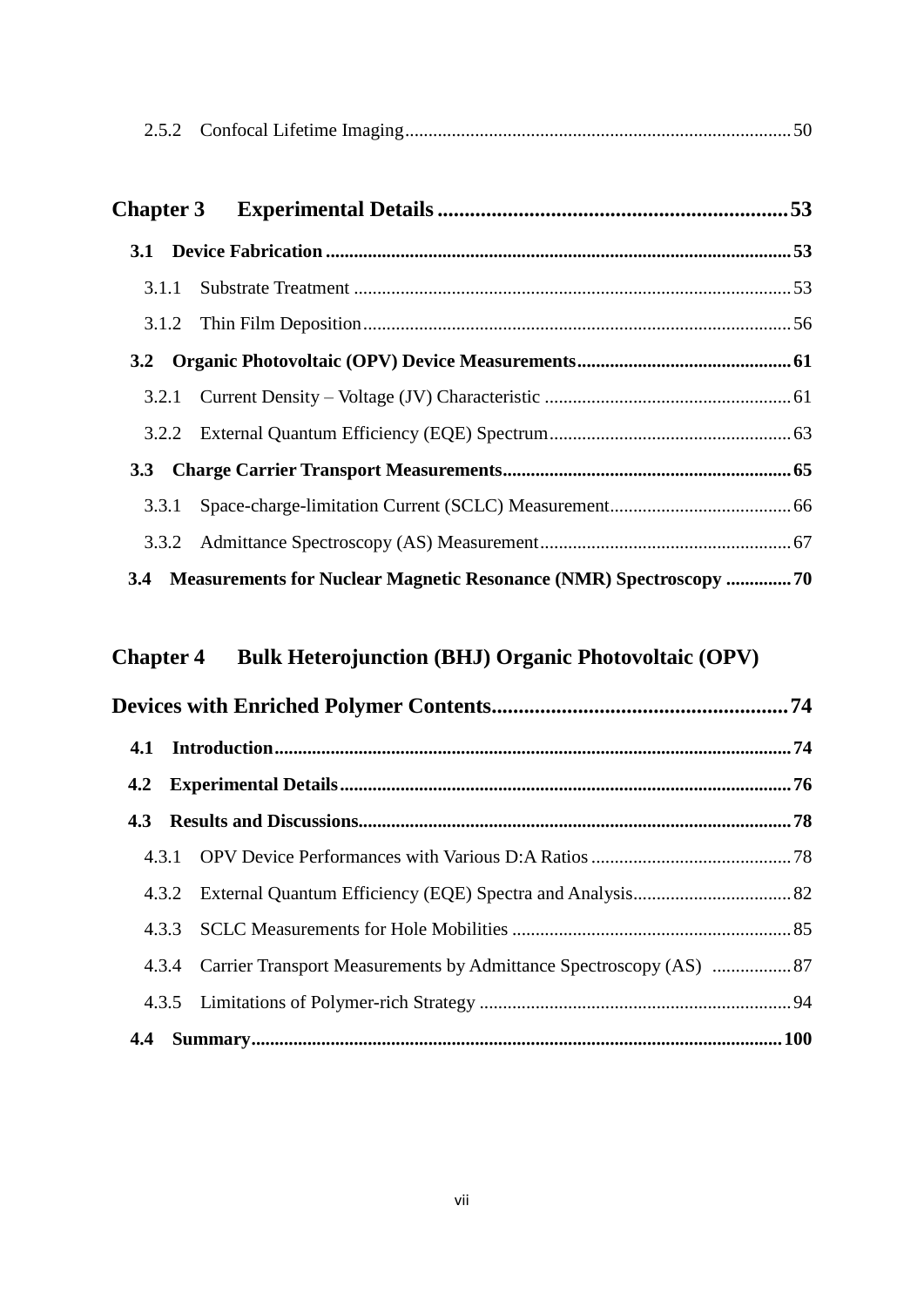## **Chapter 5 Thick-Film High-Performance Bulk-Heterojunction**

|     |       | Solar Cells Retaining 90% PCEs of the Optimized Thin Film Cells  105                       |  |
|-----|-------|--------------------------------------------------------------------------------------------|--|
| 5.1 |       |                                                                                            |  |
| 5.2 |       |                                                                                            |  |
| 5.3 |       |                                                                                            |  |
|     | 5.3.1 |                                                                                            |  |
|     |       | 5.3.2 Hole Transport Analysis for Ternary PTB7:DTS:PC <sub>71</sub> BM BHJ Films  119      |  |
|     |       | 5.3.3 Photothermal Deflection Spectroscopy (PDS) for Sub-Bandgap Optical                   |  |
|     |       |                                                                                            |  |
|     |       | 5.3.4 1H Nuclear Magnetic Resonance (NMR) Measurements of Supramolecular                   |  |
|     |       |                                                                                            |  |
|     |       | 5.3.5 PTB7-Th:DTS:PC <sub>71</sub> BM and P3HT:DTS:PC <sub>71</sub> BM Ternary Devices 134 |  |
| 5.4 |       |                                                                                            |  |

# **Chapter 6 Fill-Factor Optimized Bulk-Heterojunction Solar**

| 6.2 |       |                                                                              |  |
|-----|-------|------------------------------------------------------------------------------|--|
| 6.3 |       |                                                                              |  |
|     | 6.3.1 | Polymer: PC <sub>71</sub> BM OPV Devices with Various D:A Weight Ratios 149  |  |
|     |       |                                                                              |  |
|     |       | 6.3.3 Sub-Bandgap Optical Absorption and Fluorescence Decay Measurements for |  |
|     |       |                                                                              |  |
|     | 6.3.4 | Stability Test for Fullerene-rich PTB7:PC <sub>71</sub> BM OPV Devices  169  |  |
|     |       |                                                                              |  |